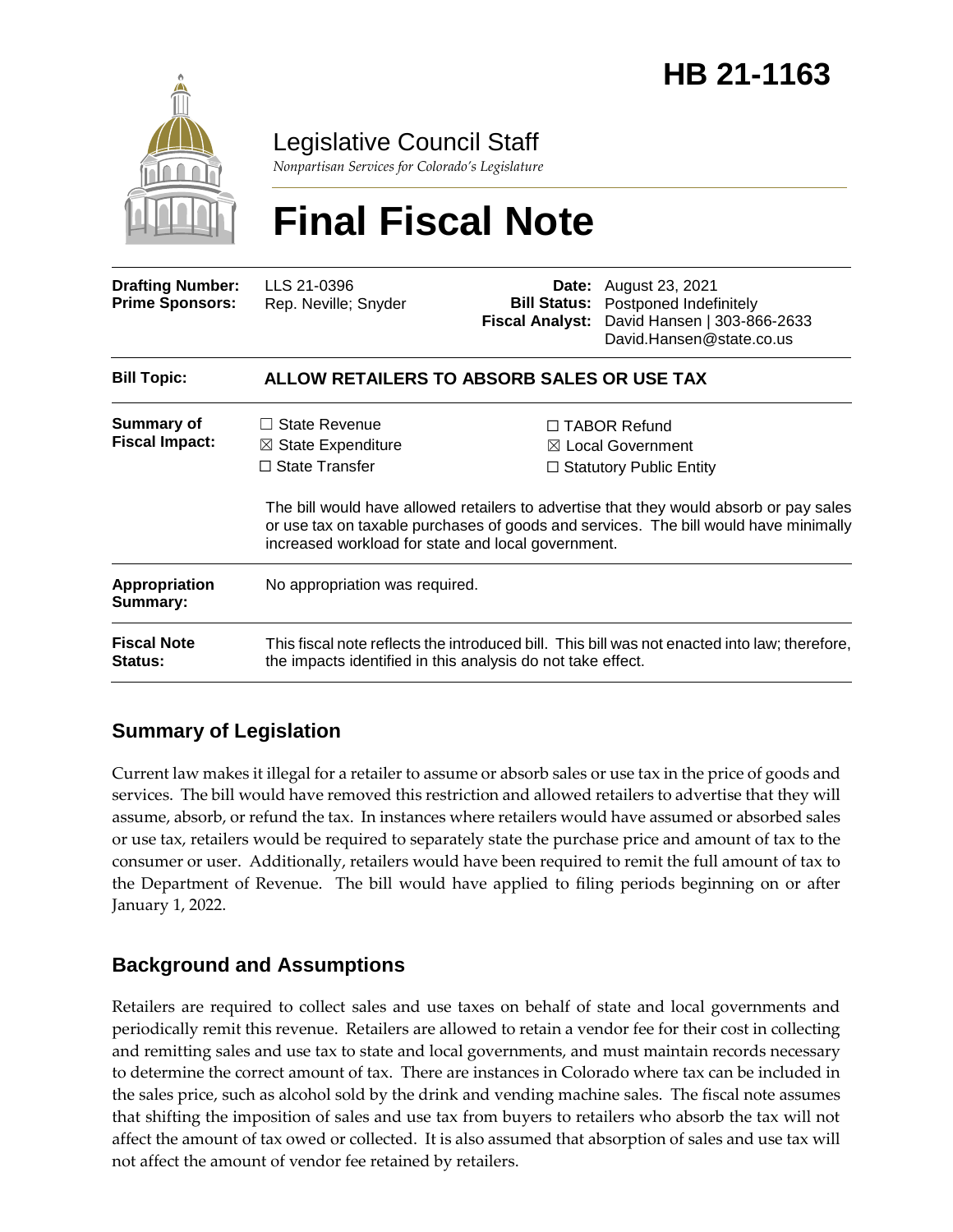# August 23, 2021 **HB 21-1163**

## **Comparable Crime Analysis**

Legislative Council Staff is required to include certain information in the fiscal note for any bill that creates a new crime, changes the classification of an existing crime, or changes an element of an existing crime. This section outlines data on crimes comparable to the offense in this bill and discusses assumptions on future rates of criminal conviction for those offenses.

**Prior conviction data and assumptions.** The bill would have removed the existing offense for a retailer to unlawfully advertise or state that they will assume or absorb sales tax for a consumer. From FY 2017-18 to FY 2019-20, zero offenders were sentenced and convicted for this offense; therefore, the fiscal note assumes that there will continue to be minimal or no additional criminal case filings or convictions for this offense under the bill. Because the bill was not expected to have a tangible impact on criminal justice-related revenue or expenditures at the state or local levels, these potential impacts are not discussed further in this fiscal note.

#### **State Expenditures**

The bill was expected to minimally increase workload for the Department of Revenue to enforce compliance, conduct investigations, and administer retailer absorption of sales and use tax. This fiscal note assumes that workload impacts would have been absorbed as part of the normal operations of administering sales and use taxes.

#### **Local Government**

Home-rule jurisdictions in Colorado would have also been able to allow a retailer to absorb or assume local sales and use tax. These jurisdictions may have had increased workload as described above.

### **Technical Note**

While the bill required the price of the goods and the tax amount to be listed separately on a receipt, it did not require that the receipt state who paid the tax. Thus, in certain situations when a retailer may have absorbed or paid sales or use tax on behalf of a consumer, there may have been ambiguity later over who owed the tax if it was not properly remitted. While it did not technically affect the amount of tax owed, it might have hampered the ability of the Department of Revenue to collect unpaid tax or verify refunds.

### **Effective Date**

The bill was postponed indefinitely by the House Finance Committee on May 17, 2021.